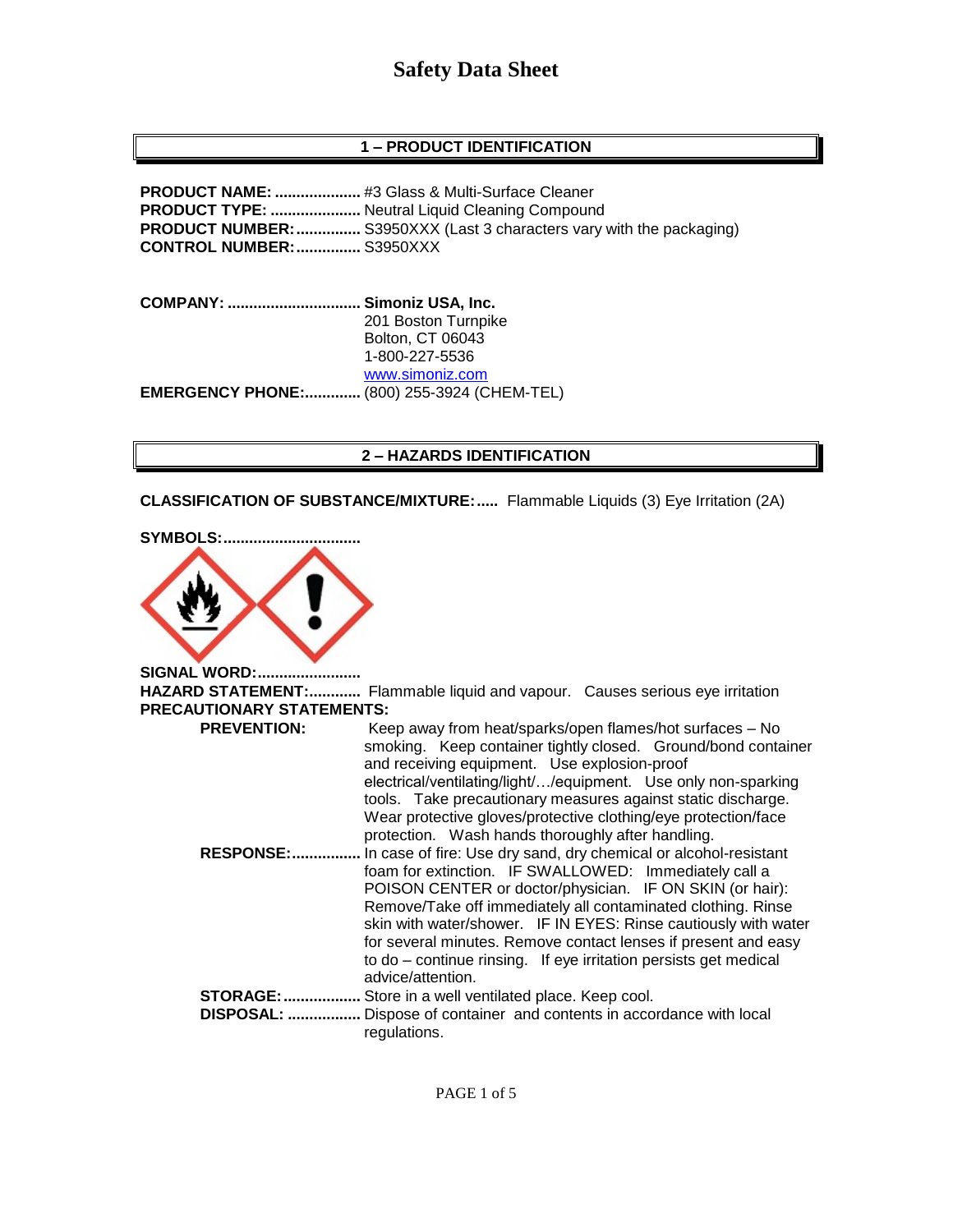#### **3 – COMPOSITION / INFORMATION ON INGREDIENTS**

Isopropyl Alcohol 67-63-0 2-Butoxy Ethanol 111-76-2

#### **INGREDIENT C.A.S. NUMBER**

Water 7732-18-5

Percentages of ingredients are being withheld as trade secret information. This information will be disclosed as necessary to authorized individuals

#### **4 – FIRST-AID MEASURES**

|                        | <b>BREATHING (INHALATION):</b> If victim shows signs of discomfort or irritation, remove to fresh<br>air. If symptoms persist, get immediate medical attention. |
|------------------------|-----------------------------------------------------------------------------------------------------------------------------------------------------------------|
|                        | SWALLOWING (INGESTION): . DO NOT INDUCE VOMITING! Drink a large quantity of water or                                                                            |
|                        | milk. Do not attempt to give liquids to an unconscious person.                                                                                                  |
|                        | Get immediate medical attention!                                                                                                                                |
| EYES:                  | . Flush eyes with a large quantity of fresh water for at least 15                                                                                               |
|                        | minutes. If irritation persists, consult a physician.                                                                                                           |
| <b>SKIN (DERMAL): </b> | Flush from skin and clothing with large amounts of fresh water. If<br>irritation persists, consult physician. Wash contaminated clothing<br>before wearing.     |

#### **5 – FIRE-FIGHTING MEASURES**

| <b>FLASHPOINT: 109°F, 43°C c.c.</b>                                        |                                                                                                                 |  |
|----------------------------------------------------------------------------|-----------------------------------------------------------------------------------------------------------------|--|
|                                                                            | <b>EXTINGUISHING MEDIA:</b> Water fog or fine spray. Carbon dioxide, Dry chemical or Alcohol<br>resistant foam. |  |
| SPECIAL FIRE FIGHTING PROCEDURES: Firefighters working in areas where this |                                                                                                                 |  |
|                                                                            | product is present should be equipped with an approved, fully<br>enclosed SCBA.                                 |  |
| <b>UNUSUAL FIRE AND EXPLOSION HAZARDS:  None known.</b>                    |                                                                                                                 |  |

#### **6 – ACCIDENTAL RELEASE MEASURES**

**SPILL PROCEDURES:.............** Dike to prevent spillage into streams or sewer systems. Consult local, state and federal authorities.

**WASTE DISPOSAL: .................** As recommended by local, state and federal authorities.

## **7 – HANDLING and STORAGE**

| freezing.                                                  |
|------------------------------------------------------------|
|                                                            |
| protection should not be necessary. Wear eye protection if |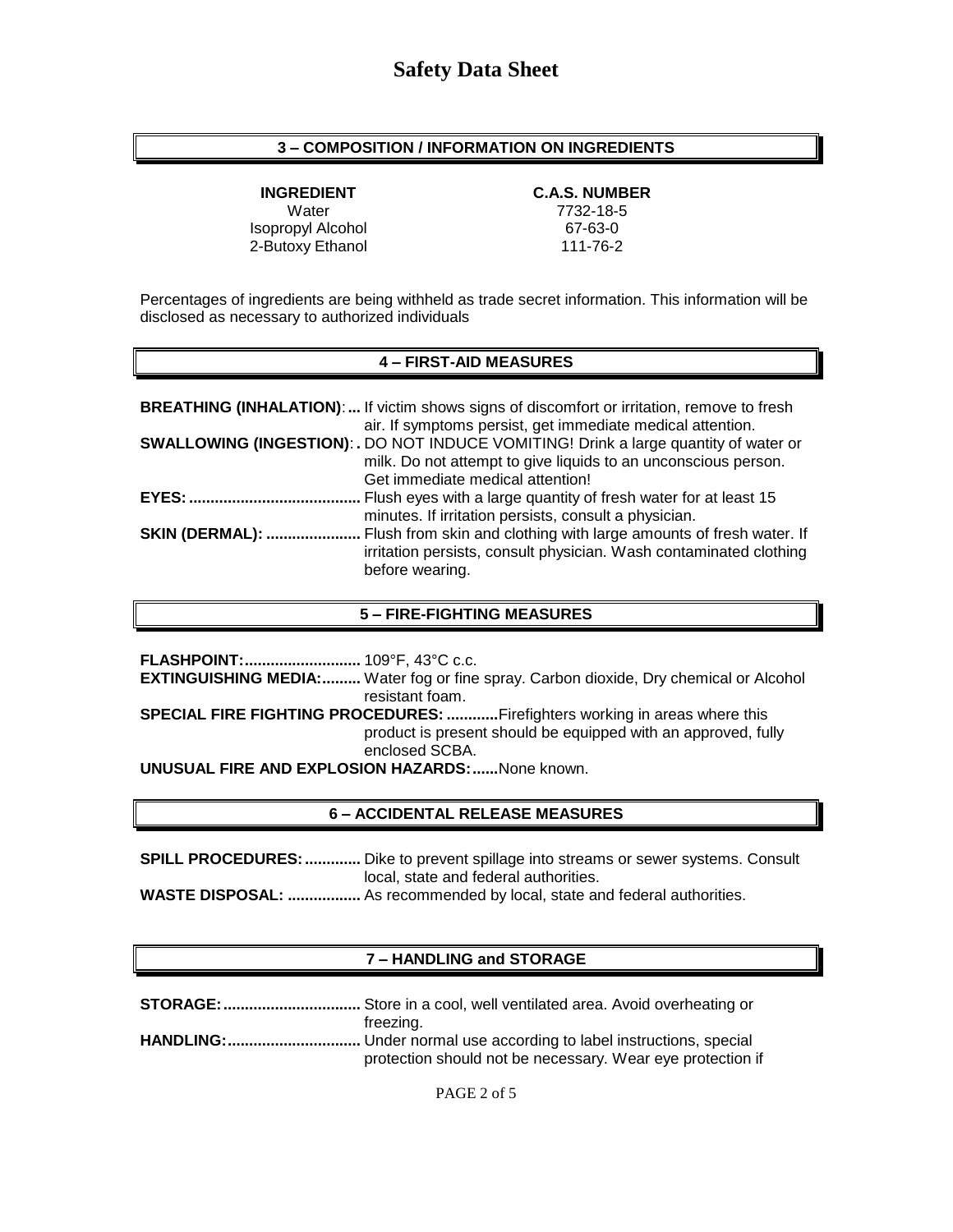# **Safety Data Sheet**

product is likely to splash.Do not place this product in an unmarked container! Keep away from children! Spilled material is slippery.

#### **8 – EXPOSURE CONTROLS / PERSONAL PROTECTION**

**RESPIRATORY PROTECTION:**Not usually needed in well-ventilated areas. If needed, use a NIOSH approved respirator. **PROTECTIVE CLOTHING:.......** Nitrile or PVC gloves, and chemical splash goggles. **ADDITIONAL MEASURES: ......** Under normal use according to label instructions, special protection should not be necessary. Wear eye protection if product is likely to splash.Do not place this product in an unmarked container! Keep away from children! Spilled material is slippery.

| <b>INGREDIENT</b>        | <b>C.A.S. NUMBER</b> | PEL                    |
|--------------------------|----------------------|------------------------|
| Water                    | 7732-18-5            | No limits established  |
| <b>Isopropyl Alcohol</b> | 67-63-0              | 400 ppm, 500 ppm STEL  |
| 2-Butoxy Ethanol         | 111-76-2             | 20 ppm TLV, 25 ppm PEL |

#### **9 – PHYSICAL / CHEMICAL PROPERITES**

**APPEARANCE & ODOR: .........** Blue transparent liquid, slight solvent odor.

| ODOR THRESHOLD:  N/A                             |  |
|--------------------------------------------------|--|
|                                                  |  |
| <b>MELTING POINT:  N/A</b>                       |  |
| <b>FREEZING POINT:  N/A</b>                      |  |
| <b>BOILING POINT:</b> 210 degrees F.             |  |
| <b>BOILING POINT RANGE: N/A</b>                  |  |
| FLASHPOINT: 109°F, 43°C c.c.                     |  |
| EVAPORATION RATE:  N/A                           |  |
| FLAMMABILITY (solid/gas): N/A                    |  |
| <b>EXPLOSION LIMITS:  N/A</b>                    |  |
| VAPOR PRESSURE:  N/A                             |  |
| VAPOR DENSITY (AIR=1): Greater than 1.           |  |
| <b>SPECIFIC GRAVITY:  1.0</b>                    |  |
| <b>SOLUBILITY IN WATER:  Completely soluble.</b> |  |
| <b>PARTITION COEFFICIENT:  N/A</b>               |  |
|                                                  |  |
|                                                  |  |
| VISCOSITY:  Water thin                           |  |

#### **10 – STABILITY and REACTIVITY**

**STABILITY:...............................** Stable under normal conditions. **HAZARDOUS DECOMP.:.........** This product not known to polymerize.

PAGE 3 of 5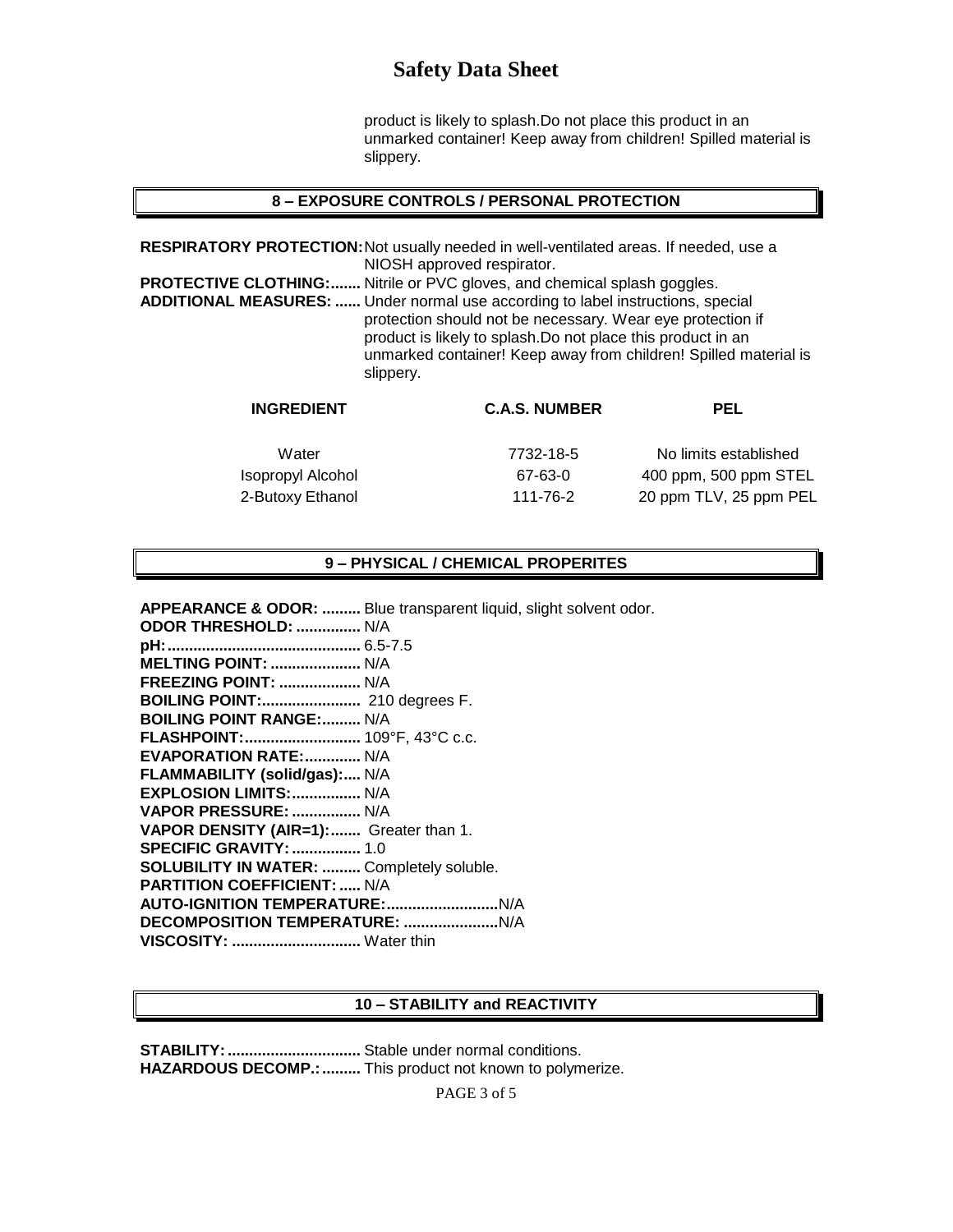# **Safety Data Sheet**

**INCOMPATIBILITY:..................** Avoid strong oxidizers. Avoid heat, sparks or open flames.

### **11 – TOXICOLOGICAL INFORMATION**

**ROUTE(S) OF ENTRY:.............** Inhalation, skin absorption, or ingestion. **LISTED CARCINOGEN: ...........** None over 0.1%. **MEDICAL CONDITION AGGRAVATED:..................**May aggravate pre-existing dermatitis. **INHALATION:............................** Inhalation of large amounts of this product may cause dizziness and/or nausea. Maintain adequate ventilation in the work area. **INGESTION:..............................** This material can cause irritation or damage to stomach and esophagus. **EYES:........................................** May cause eye irritation. **SKIN (DERMAL): ......................** This product may cause irritation or redness of the skin. **ACUTE TOXICITY\* (ORAL):…… .............................**>2000 mg/kg **ACUTE TOXICITY\* (DERMAL):.. .............................**>2000 mg/kg **ACUTE TOXCITY\* (INHALATION):..........................**>20,000 ppm V (Gas), >20 mg/l (Vapor), >5 mg/l (Dust)

**\***Determined using the additivity formula for mixtures (GHS Purple Book, 3.1.3.6)

#### **12 – ECOLOGICAL INFORMATION**

#### **ENVIRONMENTAL FATE AND DISTRIBUTION:** N/A

#### **13 –DISPOSAL CONSIDERATIONS**

**WASTE DISPOSAL: .................** As recommended by local, state and federal authorities.

#### **14 – TRANSPORTATION INFORMATION**

**DOT CODE PROPER SHIPPING NAME:.....** Not D.O.T. regulated. **HAZARD CLASS:...................... UN/NA NUMBER: ..................... PACKAGING GROUP :.............**

**IMDG CODE PROPER SHIPPING NAME :…..**FLAMMABLE LIQUID n.o.s. **TECHNICAL NAME :**……Isopropyl Alcohol **HAZARD CLASS :**………3 **UN NUMBER :**…………UN1993 **PACKAGING GROUP :**……..III

**SEA (IMDG) TRANSPORT DOCUMENT DECLARATION:** UN 1993, Flammable liquid, N.O.S. (Isopropyl Alcohol), 3, PG III, FP 43 C c.c.